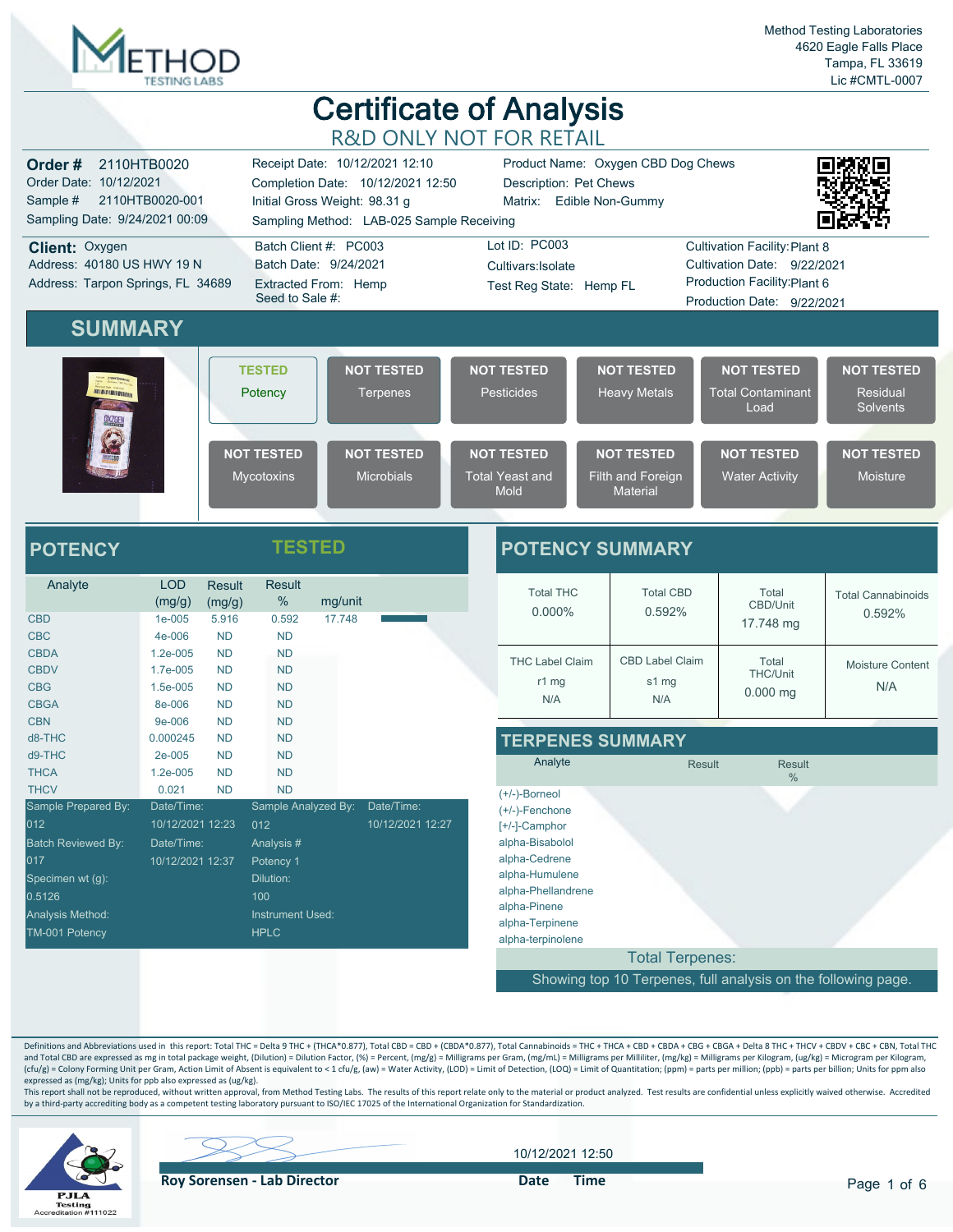

| <b>Order #</b> 2110HTB0020<br>Order Date: 10/12/2021<br>Sample # 2110HTB0020-001<br>Sampling Date: 9/24/2021 00:09 | Receipt Date: 10/12/2021 12:10<br>Completion Date: 10/12/2021 12:50<br>Initial Gross Weight: 98.31 g<br>Sampling Method: LAB-025 Sample Receiving | Product Name: Oxygen CBD Dog Chews<br>Description: Pet Chews<br>Matrix: Edible Non-Gummy | 縣級<br>杀光                      |
|--------------------------------------------------------------------------------------------------------------------|---------------------------------------------------------------------------------------------------------------------------------------------------|------------------------------------------------------------------------------------------|-------------------------------|
| <b>Client: Oxygen</b>                                                                                              | Batch Client #: PC003                                                                                                                             | Lot $ID: PC003$                                                                          | Cultivation Facility: Plant 8 |
| Address: 40180 US HWY 19 N                                                                                         | Batch Date: 9/24/2021                                                                                                                             | Cultivars: Isolate                                                                       | Cultivation Date: 9/22/2021   |
| Address: Tarpon Springs, FL 34689                                                                                  | Extracted From: Hemp<br>Seed to Sale #:                                                                                                           | Test Reg State: Hemp FL                                                                  | Production Facility: Plant 6  |
|                                                                                                                    |                                                                                                                                                   |                                                                                          | Production Date: 9/22/2021    |

| Analyte                   | <b>LOD</b> | <b>Result</b>       |               |                        |            |               |               |
|---------------------------|------------|---------------------|---------------|------------------------|------------|---------------|---------------|
|                           |            |                     | <b>Result</b> | Analyte                | <b>LOD</b> | <b>Result</b> | <b>Result</b> |
|                           |            |                     | $\frac{0}{0}$ |                        |            |               | %             |
| alpha-Pinene              |            |                     |               | Camphene               |            |               |               |
| Isopulegol                |            |                     |               | delta-3-Carene         |            |               |               |
| alpha-Terpinene           |            |                     |               | Eucalyptol             |            |               |               |
| gamma-Terpinene           |            |                     |               | alpha-terpinolene      |            |               |               |
| Linalool                  |            |                     |               | Geraniol               |            |               |               |
| alpha-Humulene            |            |                     |               | Z-Nerolidol            |            |               |               |
| Menthol                   |            |                     |               | E-Nerolidol            |            |               |               |
| Guaiol                    |            |                     |               | E-Caryophyllene        |            |               |               |
| Nerol                     |            |                     |               | alpha-Bisabolol        |            |               |               |
| Valencene                 |            |                     |               | D-Limonene             |            |               |               |
| alpha-Cedrene             |            |                     |               | Sabinene               |            |               |               |
| Endo-Fenchyl Alcohol      |            |                     |               | Terpineol              |            |               |               |
| Pulegone                  |            |                     |               | [+/-]-Camphor          |            |               |               |
| Isoborneol                |            |                     |               | $(+/-)$ -Fenchone      |            |               |               |
| <b>Ocimenes</b>           |            |                     |               | Cedrol                 |            |               |               |
| Farnesene                 |            |                     |               | Geranyl acetate        |            |               |               |
| alpha-Phellandrene        |            |                     |               | beta-Pinene            |            |               |               |
| beta-Myrcene              |            |                     |               | Carophyllene Oxide     |            |               |               |
| $(+/-)$ -Borneol          |            |                     |               | Sabinene Hydrate       |            |               |               |
| Sample Prepared By:       | Date/Time: | Sample Analyzed By: | Date/Time:    | <b>Total Terpenes:</b> |            | $\%$          |               |
| <b>Batch Reviewed By:</b> | Date/Time: | Analysis #          |               |                        |            |               |               |
| Specimen wt:              |            | Dilution:           |               |                        |            |               |               |
|                           |            |                     |               |                        |            |               |               |
| Analysis Method:          |            | Instrument Used:    |               |                        |            |               |               |
|                           |            |                     |               |                        |            |               |               |

Definitions and Abbreviations used in this report: Total THC = Delta 9 THC + (THCA\*0.877), Total CBD = CBD + (CBDA\*0.877), Total Cannabinoids = THC + THCA + CBD + CBDA + CBGA + CBGA + Delta 8 THC + THCV + CBDV + CBC + CBN, and Total CBD are expressed as mg in total package weight, (Dilution) = Dilution Factor, (%) = Percent, (mg/g) = Milligrams per Gram, (mg/mL) = Milligrams per Milliiter, (mg/kg) = Milligrams per Kilogram, (ug/kg) = Microgr expressed as (mg/kg); Units for ppb also expressed as (ug/kg).

This report shall not be reproduced, without written approval, from Method Testing Labs. The results of this report relate only to the material or product analyzed. Test results are confidential unless explicitly waived ot



**Roy Sorensen - Lab Director Container Solution Container Container Pate Time** 

10/12/2021 12:50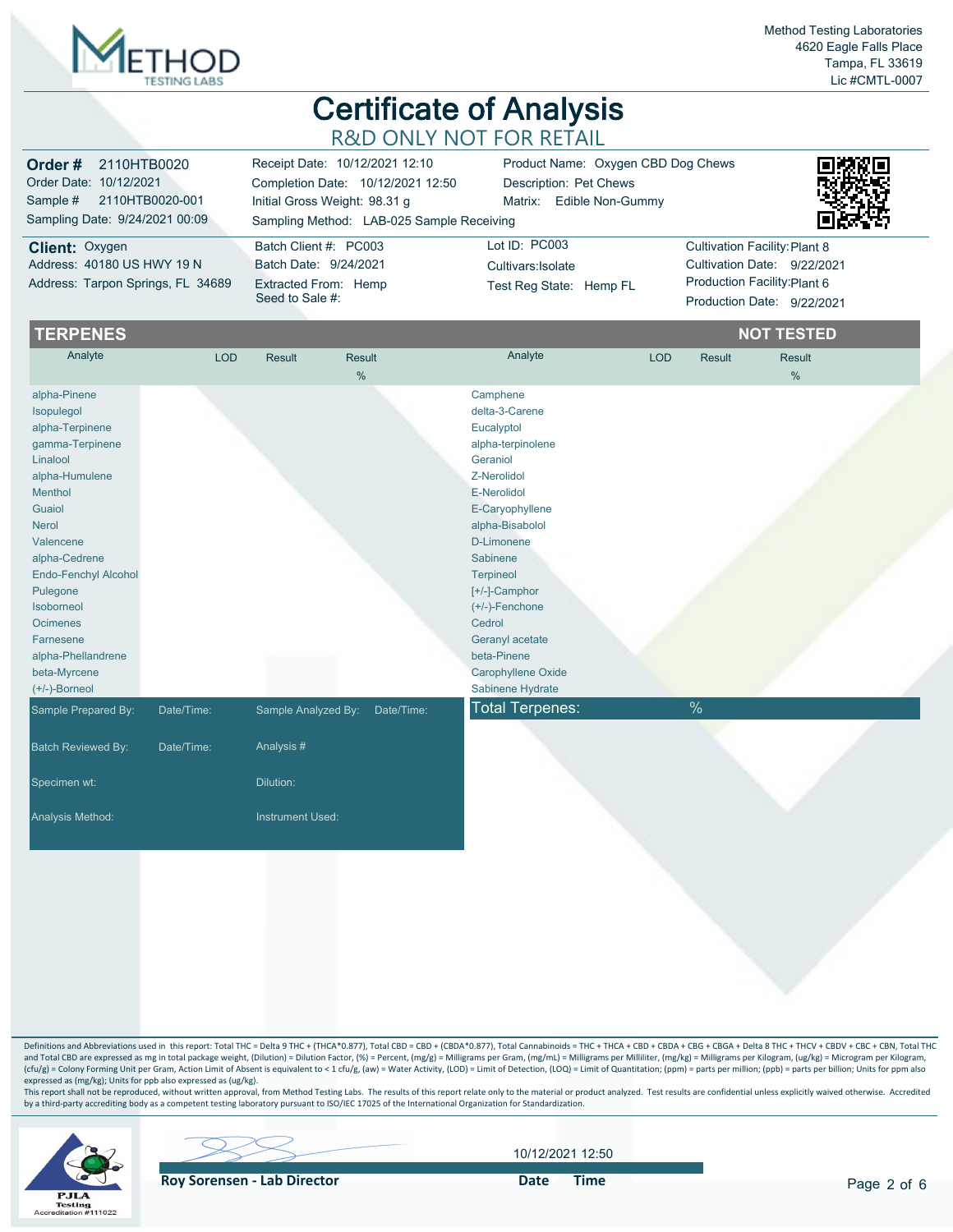

| Order#<br>2110HTB0020<br>Order Date: 10/12/2021<br>Sample #<br>2110HTB0020-001<br>Sampling Date: 9/24/2021 00:09 |                       | Receipt Date: 10/12/2021 12:10<br>Completion Date: 10/12/2021 12:50<br>Initial Gross Weight: 98.31 g<br>Sampling Method: LAB-025 Sample Receiving |                                                | Product Name: Oxygen CBD Dog Chews<br>Description: Pet Chews<br>Matrix: Edible Non-Gummy |                                     |            |                       |                                      |                             |               |
|------------------------------------------------------------------------------------------------------------------|-----------------------|---------------------------------------------------------------------------------------------------------------------------------------------------|------------------------------------------------|------------------------------------------------------------------------------------------|-------------------------------------|------------|-----------------------|--------------------------------------|-----------------------------|---------------|
| Client: Oxygen<br>Address: 40180 US HWY 19 N                                                                     |                       |                                                                                                                                                   | Batch Client #: PC003<br>Batch Date: 9/24/2021 |                                                                                          | Lot ID: PC003<br>Cultivars: Isolate |            |                       | <b>Cultivation Facility: Plant 8</b> | Cultivation Date: 9/22/2021 |               |
| Address: Tarpon Springs, FL 34689                                                                                |                       | Seed to Sale #:                                                                                                                                   | Extracted From: Hemp                           |                                                                                          | Test Reg State: Hemp FL             |            |                       | Production Facility: Plant 6         | Production Date: 9/22/2021  |               |
| <b>PESTICIDES</b>                                                                                                |                       |                                                                                                                                                   |                                                |                                                                                          |                                     |            |                       | <b>NOT TESTED</b>                    |                             |               |
| Analyte                                                                                                          | <b>LOD</b><br>(ug/kg) | Action<br>Level<br>(ug/kg)                                                                                                                        | Result<br>(ug/kg)                              | <b>Status</b>                                                                            | Analyte                             |            | <b>LOD</b><br>(ug/kg) | Action<br>Level<br>(ug/kg)           | Result<br>(ug/kg)           | <b>Status</b> |
| Abamectin                                                                                                        |                       |                                                                                                                                                   |                                                | N/A                                                                                      | Acephate                            |            |                       |                                      |                             |               |
| Acequinocyl                                                                                                      |                       |                                                                                                                                                   |                                                | N/A                                                                                      | Acetamiprid                         |            |                       |                                      |                             |               |
| Aldicarb                                                                                                         |                       |                                                                                                                                                   |                                                | N/A                                                                                      | Azoxystrobin                        |            |                       |                                      |                             |               |
| <b>Bifenazate</b>                                                                                                |                       |                                                                                                                                                   |                                                | N/A                                                                                      | <b>Bifenthrin</b>                   |            |                       |                                      |                             |               |
| <b>Boscalid</b>                                                                                                  |                       |                                                                                                                                                   |                                                | N/A                                                                                      | Captan                              |            |                       |                                      |                             |               |
| Carbaryl                                                                                                         |                       |                                                                                                                                                   |                                                | N/A                                                                                      | Carbofuran                          |            |                       |                                      |                             |               |
| Chlorantraniliprole                                                                                              |                       |                                                                                                                                                   |                                                | N/A                                                                                      | Chlordane                           |            |                       |                                      |                             |               |
| Chlorfenapyr                                                                                                     |                       |                                                                                                                                                   |                                                | N/A                                                                                      | Chlormequat chloride                |            |                       |                                      |                             |               |
| Chlorpyrifos                                                                                                     |                       |                                                                                                                                                   |                                                | N/A                                                                                      | Clofentezine                        |            |                       |                                      |                             |               |
| Coumaphos                                                                                                        |                       |                                                                                                                                                   |                                                | N/A                                                                                      | Cyfluthrin                          |            |                       |                                      |                             |               |
| Cypermethrin                                                                                                     |                       |                                                                                                                                                   |                                                | N/A                                                                                      | Daminozide                          |            |                       |                                      |                             |               |
| Diazinon                                                                                                         |                       |                                                                                                                                                   |                                                | N/A                                                                                      | <b>Dichlorvos</b>                   |            |                       |                                      |                             |               |
| <b>Dimethoate</b>                                                                                                |                       |                                                                                                                                                   |                                                | N/A                                                                                      | Dimethomorph                        |            |                       |                                      |                             |               |
| Ethoprophos                                                                                                      |                       |                                                                                                                                                   |                                                | N/A                                                                                      | Etofenprox                          |            |                       |                                      |                             |               |
| Etoxazole                                                                                                        |                       |                                                                                                                                                   |                                                | N/A                                                                                      | Fenhexamid                          |            |                       |                                      |                             |               |
| Fenoxycarb                                                                                                       |                       |                                                                                                                                                   |                                                | N/A                                                                                      | Fenpyroximate                       |            |                       |                                      |                             |               |
| Fipronil                                                                                                         |                       |                                                                                                                                                   |                                                | N/A                                                                                      | Flonicamid                          |            |                       |                                      |                             |               |
| Fludioxonil                                                                                                      |                       |                                                                                                                                                   |                                                | N/A                                                                                      | Hexythiazox                         |            |                       |                                      |                             |               |
| Imazalil                                                                                                         |                       |                                                                                                                                                   |                                                | N/A                                                                                      | Imidacloprid                        |            |                       |                                      |                             |               |
| Kresoxim-methyl                                                                                                  |                       |                                                                                                                                                   |                                                | N/A                                                                                      | Malathion                           |            |                       |                                      |                             |               |
| Metalaxyl                                                                                                        |                       |                                                                                                                                                   |                                                | N/A                                                                                      | Methiocarb                          |            |                       |                                      |                             |               |
| Methomyl                                                                                                         |                       |                                                                                                                                                   |                                                | N/A                                                                                      | Methyl parathion                    |            |                       |                                      |                             |               |
| Mevinphos                                                                                                        |                       |                                                                                                                                                   |                                                | N/A                                                                                      | Myclobutanil                        |            |                       |                                      |                             |               |
|                                                                                                                  |                       |                                                                                                                                                   |                                                |                                                                                          |                                     |            |                       |                                      |                             |               |
| <b>Naled</b><br>Paclobutrazol                                                                                    |                       |                                                                                                                                                   |                                                | N/A<br>N/A                                                                               | Oxamyl<br>Pentachloronitrobenzene   |            |                       |                                      |                             |               |
| Permethrin                                                                                                       |                       |                                                                                                                                                   |                                                | N/A                                                                                      | Phosmet                             |            |                       |                                      |                             |               |
| Piperonylbutoxide                                                                                                |                       |                                                                                                                                                   |                                                | N/A                                                                                      | Prallethrin                         |            |                       |                                      |                             |               |
|                                                                                                                  |                       |                                                                                                                                                   |                                                |                                                                                          |                                     |            |                       |                                      |                             |               |
| Propiconazole                                                                                                    |                       |                                                                                                                                                   |                                                | N/A                                                                                      | Propoxur                            |            |                       |                                      |                             |               |
| <b>Pyrethrins</b>                                                                                                |                       |                                                                                                                                                   |                                                | N/A                                                                                      | Pyridaben                           |            |                       |                                      |                             |               |
| Spinetoram                                                                                                       |                       |                                                                                                                                                   |                                                | N/A<br>N/A                                                                               | Spinosad A and D                    |            |                       |                                      |                             |               |
| Spiromesifen                                                                                                     |                       |                                                                                                                                                   |                                                |                                                                                          | Spirotetramat                       |            |                       |                                      |                             |               |
| Spiroxamine                                                                                                      |                       |                                                                                                                                                   |                                                | N/A                                                                                      | Tebuconazole                        |            |                       |                                      |                             |               |
| Thiacloprid<br>Trifloxystrobin                                                                                   |                       |                                                                                                                                                   |                                                | N/A                                                                                      | Thiamethoxam                        |            |                       |                                      |                             |               |
|                                                                                                                  |                       |                                                                                                                                                   |                                                | N/A                                                                                      |                                     |            |                       |                                      |                             |               |
| Sample Prepared By:                                                                                              | Date/Time:            |                                                                                                                                                   | Specimen wt (g):                               |                                                                                          | Dilution:                           | Analysis # |                       |                                      |                             |               |
| Sample Analyzed By:                                                                                              | Date/Time:            |                                                                                                                                                   | Analysis Method:                               |                                                                                          |                                     |            |                       |                                      |                             |               |
| <b>Batch Reviewed By:</b>                                                                                        | Date/Time:            |                                                                                                                                                   | Instrument Used:                               |                                                                                          |                                     |            |                       |                                      |                             |               |
| Sample Prepared By:                                                                                              | Date/Time:            |                                                                                                                                                   | Specimen wt (g):                               |                                                                                          | Dilution:                           | Analysis#  |                       |                                      |                             |               |
| Sample Analyzed By:                                                                                              | Date/Time:            |                                                                                                                                                   | Analysis Method:                               |                                                                                          |                                     |            |                       |                                      |                             |               |
| <b>Batch Reviewed By:</b>                                                                                        | Date/Time:            |                                                                                                                                                   | Instrument Used:                               |                                                                                          |                                     |            |                       |                                      |                             |               |

Definitions and Abbreviations used in this report: Total THC = Delta 9 THC + (THCA\*0.877), Total CBD = CBD + (CBDA\*0.877), Total Cannabinoids = THC + THCA + CBD + CBDA + CBGA + CBGA + Delta 8 THC + THCV + CBDV + CBC + CBN, and Total CBD are expressed as mg in total package weight, (Dilution) = Dilution Factor, (%) = Percent, (mg/g) = Milligrams per Gram, (mg/mL) = Milligrams per Milliiter, (mg/kg) = Milligrams per Kilogram, (ug/kg) = Microgr expressed as (mg/kg); Units for ppb also expressed as (ug/kg).

This report shall not be reproduced, without written approval, from Method Testing Labs. The results of this report relate only to the material or product analyzed. Test results are confidential unless explicitly waived ot



10/12/2021 12:50

**Roy Sorensen - Lab Director Container Solution Container Solution Container Solution Container Solution Container Solution Container Solution Container Solution Container Solution Container Solution Container Solution C**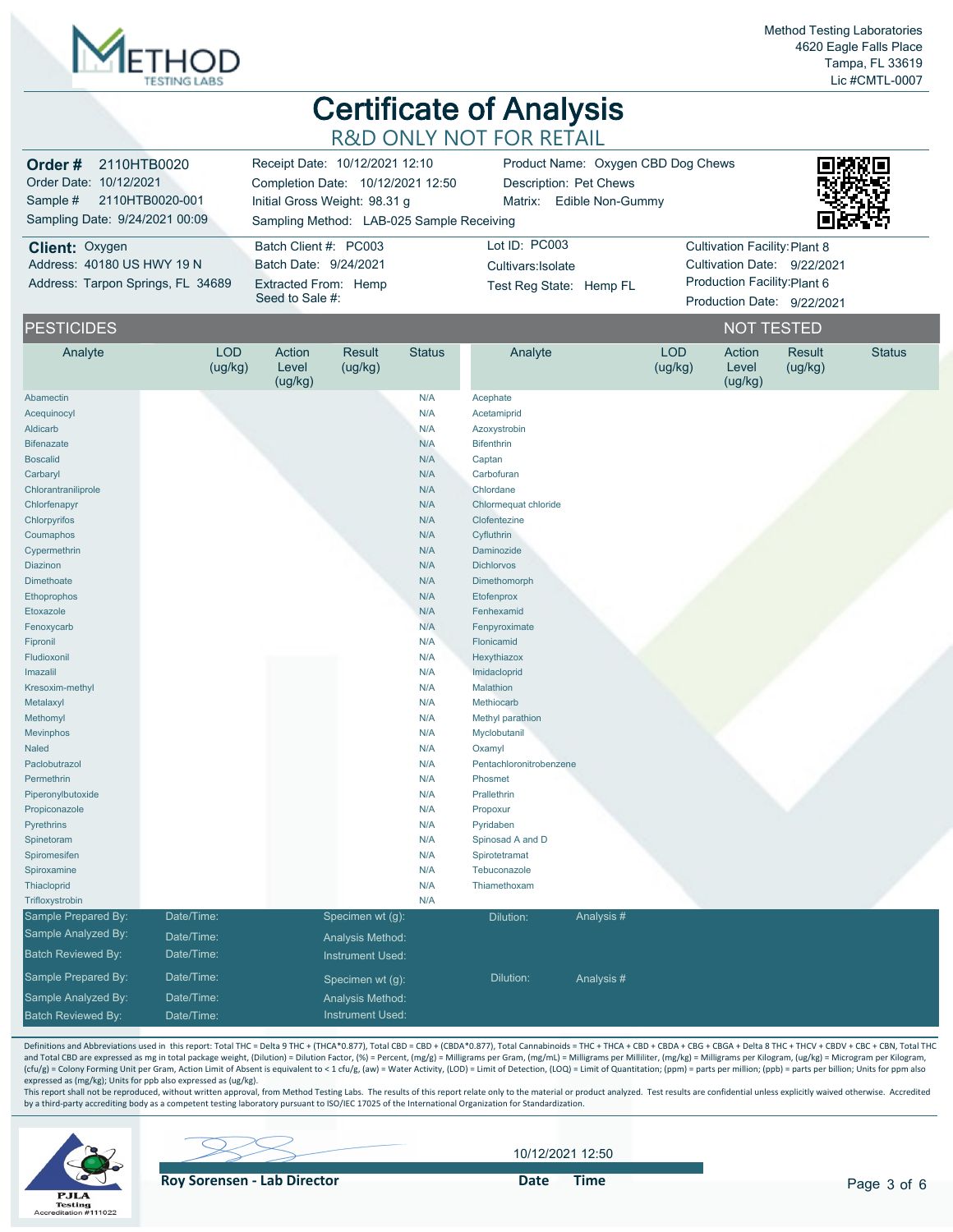

Status

# **Certificate of Analysis** R&D ONLY NOT FOR RETAIL

| Order#<br>Order Date: 10/12/2021<br>Sample #<br>Sampling Date: 9/24/2021 00:09 | 2110HTB0020<br>2110HTB0020-001 |                                | Receipt Date: 10/12/2021 12:10<br>Completion Date: 10/12/2021 12:50<br>Initial Gross Weight: 98.31 g | Sampling Method: LAB-025 Sample Receiving | Product Name: Oxygen CBD Dog Chews<br>Description: Pet Chews<br>Matrix: Edible Non-Gummy |                       |                                      |                   |       |
|--------------------------------------------------------------------------------|--------------------------------|--------------------------------|------------------------------------------------------------------------------------------------------|-------------------------------------------|------------------------------------------------------------------------------------------|-----------------------|--------------------------------------|-------------------|-------|
| Client: Oxygen                                                                 |                                | Batch Client #: PC003          |                                                                                                      |                                           | Lot ID: PC003                                                                            |                       | <b>Cultivation Facility: Plant 8</b> |                   |       |
| Address: 40180 US HWY 19 N                                                     |                                | Batch Date: 9/24/2021          |                                                                                                      |                                           | Cultivars: Isolate                                                                       |                       | Cultivation Date: 9/22/2021          |                   |       |
| Address: Tarpon Springs, FL 34689                                              |                                |                                | Extracted From: Hemp                                                                                 |                                           | Test Reg State: Hemp FL                                                                  |                       | Production Facility: Plant 6         |                   |       |
|                                                                                |                                | Seed to Sale #:                |                                                                                                      |                                           |                                                                                          |                       | Production Date: 9/22/2021           |                   |       |
| <b>HEAVY METALS</b>                                                            |                                | <b>NOT TESTED</b>              |                                                                                                      |                                           | <b>RESIDUAL SOLVENTS</b>                                                                 |                       | <b>NOT TESTED</b>                    |                   |       |
| Analyte                                                                        | LOD<br>(ug/kg)                 | <b>Action Level</b><br>(ug/kg) | Result<br>(ug/kg)                                                                                    | <b>Status</b>                             | Analyte                                                                                  | <b>LOD</b><br>(mg/kg) | <b>Action Level</b><br>(mg/kg)       | Result<br>(mg/kg) | Statu |
| Lead                                                                           |                                |                                |                                                                                                      | N/A                                       | Acetone                                                                                  |                       |                                      |                   | N/A   |
| Arsenic                                                                        |                                |                                |                                                                                                      | N/A                                       | Acetonitrile                                                                             |                       |                                      |                   | N/A   |
| Cadmium                                                                        |                                |                                |                                                                                                      | N/A                                       | Benzene                                                                                  |                       |                                      |                   | N/A   |
| Mercury                                                                        |                                |                                |                                                                                                      | N/A                                       | <b>Butane</b>                                                                            |                       |                                      |                   | N/A   |
| Sample Prepared By:                                                            | Date/Time:                     | Sample Analyzed By:            |                                                                                                      | Date/Time:                                | Chloroform                                                                               |                       |                                      |                   | N/A   |
|                                                                                |                                |                                |                                                                                                      |                                           | 1,2-Dichloroethane                                                                       |                       |                                      |                   | N/A   |
| <b>Batch Reviewed By:</b>                                                      | Date/Time:                     | Analysis #                     |                                                                                                      |                                           | 1.1-Dichloroethene                                                                       |                       |                                      |                   | N/A   |
|                                                                                |                                |                                |                                                                                                      |                                           | Ethanol                                                                                  |                       |                                      |                   | N/A   |
| Specimen wt (q):                                                               |                                | Dilution:                      |                                                                                                      |                                           | Ethyl acetate                                                                            |                       |                                      |                   | N/A   |
|                                                                                |                                |                                |                                                                                                      |                                           | Ethyl ether                                                                              |                       |                                      |                   | N/A   |
| Analysis Method:                                                               |                                | <b>Instrument Used:</b>        |                                                                                                      |                                           | Ethylene oxide                                                                           |                       |                                      |                   | N/A   |
|                                                                                |                                |                                |                                                                                                      |                                           | Heptane                                                                                  |                       |                                      |                   | N/A   |
|                                                                                |                                |                                |                                                                                                      |                                           | Hovano                                                                                   |                       |                                      |                   | NIA   |

| <b>TOTAL CONTAMINANT LOAD</b>  |                                |                   |               |  |  |  |  |  |  |
|--------------------------------|--------------------------------|-------------------|---------------|--|--|--|--|--|--|
| Analyte                        | <b>Action Level</b><br>(mq/kg) | Result<br>(mq/kg) | <b>Status</b> |  |  |  |  |  |  |
| <b>Heavy Metals/Pesticides</b> |                                |                   | N/A           |  |  |  |  |  |  |

| Acetonitrile       | N/A |
|--------------------|-----|
| <b>Benzene</b>     | N/A |
| <b>Butane</b>      | N/A |
| Chloroform         | N/A |
| 1,2-Dichloroethane | N/A |
| 1,1-Dichloroethene | N/A |
| Ethanol            | N/A |
| Ethyl acetate      | N/A |
| <b>Ethyl ether</b> | N/A |
| Ethylene oxide     | N/A |
| Heptane            | N/A |
| Hexane             | N/A |

| Pentane                   |            |                         | N/A        |
|---------------------------|------------|-------------------------|------------|
| Propane                   |            |                         | N/A        |
| Trichloroethylene         |            |                         | N/A        |
| Toluene                   |            |                         | N/A        |
| <b>Total xylenes</b>      |            |                         | N/A        |
| Sample Prepared By:       | Date/Time: | Sample Analyzed By:     | Date/Time: |
| <b>Batch Reviewed By:</b> | Date/Time: | Analysis #              |            |
| Specimen wt (g):          |            | Dilution:               |            |
| <b>Analysis Method:</b>   |            | <b>Instrument Used:</b> |            |
|                           |            |                         |            |

Isopropyl alcohol N/A Methanol N/A Methylene chloride N/A

Definitions and Abbreviations used in this report: Total THC = Delta 9 THC + (THCA\*0.877), Total CBD = CBD + (CBDA\*0.877), Total Cannabinoids = THC + THCA + CBD + CBDA + CBGA + CBGA + Delta 8 THC + THCV + CBDV + CBC + CBN, and Total CBD are expressed as mg in total package weight, (Dilution) = Dilution Factor, (%) = Percent, (mg/g) = Milligrams per Gram, (mg/mL) = Milligrams per Millilter, (mg/kg) = Milligrams per Kilogram, (ug/kg) = Microgr (cfu/g) = Colony Forming Unit per Gram, Action Limit of Absent is equivalent to < 1 cfu/g, (aw) = Water Activity, (LOD) = Limit of Detection, (LOQ) = Limit of Quantitation; (ppm) = parts per million; (ppb) = parts per mill expressed as (mg/kg); Units for ppb also expressed as (ug/kg).

This report shall not be reproduced, without written approval, from Method Testing Labs. The results of this report relate only to the material or product analyzed. Test results are confidential unless explicitly waived ot



**Roy Sorensen - Lab Director Container Solution Container Container Pate Time** 

10/12/2021 12:50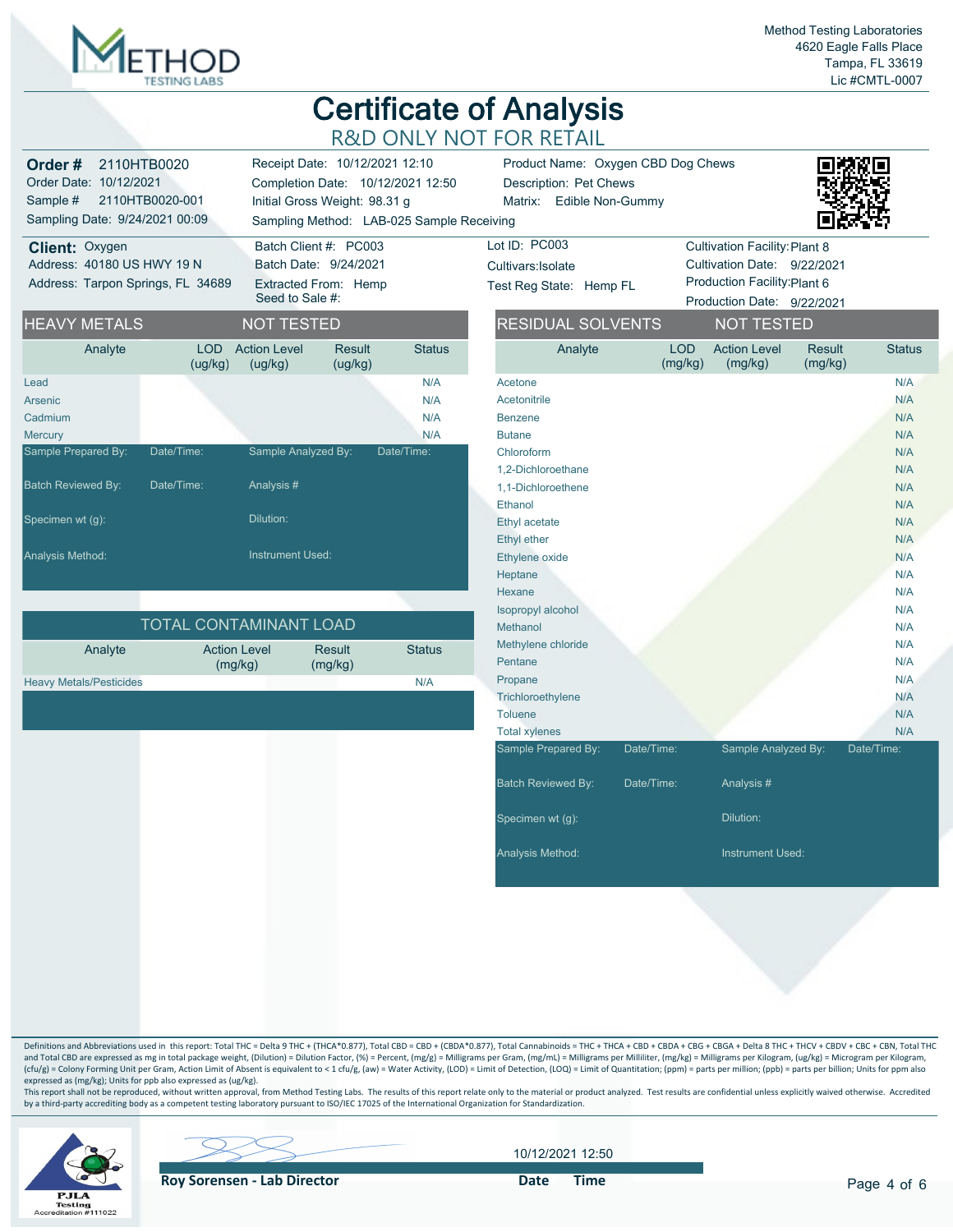

| 2110HTB0020<br>Order #<br>Order Date: 10/12/2021<br>2110HTB0020-001<br>Sample #<br>Sampling Date: 9/24/2021 00:09                  |                          | Receipt Date: 10/12/2021 12:10<br>Completion Date: 10/12/2021 12:50<br>Initial Gross Weight: 98.31 g | Sampling Method: LAB-025 Sample Receiving                              | Product Name: Oxygen CBD Dog Chews<br>Description: Pet Chews<br>Matrix: Edible Non-Gummy |                                                                                                                  |                                                                                                                                   |                         |                   |  |  |
|------------------------------------------------------------------------------------------------------------------------------------|--------------------------|------------------------------------------------------------------------------------------------------|------------------------------------------------------------------------|------------------------------------------------------------------------------------------|------------------------------------------------------------------------------------------------------------------|-----------------------------------------------------------------------------------------------------------------------------------|-------------------------|-------------------|--|--|
| Client: Oxygen<br>Address: 40180 US HWY 19 N<br>Address: Tarpon Springs, FL 34689                                                  |                          | Seed to Sale #:                                                                                      | Batch Client #: PC003<br>Batch Date: 9/24/2021<br>Extracted From: Hemp |                                                                                          | Lot ID: PC003<br>Cultivars: Isolate<br>Test Reg State: Hemp FL                                                   | <b>Cultivation Facility: Plant 8</b><br>Cultivation Date: 9/22/2021<br>Production Facility: Plant 6<br>Production Date: 9/22/2021 |                         |                   |  |  |
| <b>MYCOTOXINS</b>                                                                                                                  |                          | <b>NOT TESTED</b>                                                                                    |                                                                        |                                                                                          | TOTAL YEAST AND MOLD                                                                                             |                                                                                                                                   | <b>NOT TESTED</b>       |                   |  |  |
| Analyte                                                                                                                            | LOD<br>(ug/kg)           | <b>Action Level</b><br>(ug/kg)                                                                       | <b>Result</b><br>(ug/kg)                                               | <b>Status</b>                                                                            | Analyte                                                                                                          | <b>Action Level</b><br>(cfu/g)                                                                                                    | Result<br>(ctu/g)       | <b>Status</b>     |  |  |
| <b>Aflatoxin B1</b><br><b>Aflatoxin B2</b><br><b>Aflatoxin G1</b><br><b>Aflatoxin G2</b><br>Ochratoxin A<br><b>Total Aflatoxin</b> |                          |                                                                                                      |                                                                        | N/A<br>N/A<br>N/A<br>N/A<br>N/A<br>N/A                                                   | <b>Total Combined Yeasts &amp; Molds</b><br>Sample Prepared By:<br><b>Batch Reviewed By:</b><br>Specimen wt (g): | Date/Time:<br>Date/Time:<br>Analysis#<br>Dilution:                                                                                | Sample Analyzed By:     | N/A<br>Date/Time: |  |  |
| Sample Prepared By:<br><b>Batch Reviewed By:</b>                                                                                   | Date/Time:<br>Date/Time: | Sample Analyzed By:<br>Analysis#                                                                     |                                                                        | Date/Time:                                                                               | Analysis Method:                                                                                                 |                                                                                                                                   | <b>Instrument Used:</b> |                   |  |  |
| Specimen wt (g):<br>Analysis Method:                                                                                               |                          | Dilution:<br><b>Instrument Used:</b>                                                                 |                                                                        |                                                                                          |                                                                                                                  |                                                                                                                                   |                         |                   |  |  |
| MICROBIAL                                                                                                                          |                          | <b>NOT TESTED</b>                                                                                    |                                                                        |                                                                                          | <b>FILTH &amp; FOREIGN MATERIAL</b>                                                                              |                                                                                                                                   | <b>NOT TESTED</b>       |                   |  |  |
| Analyte                                                                                                                            |                          | <b>Action Level</b><br>(present in $1 g$ )                                                           | <b>Result</b><br>(present in $1 g$ )                                   | <b>Status</b>                                                                            | Analyte                                                                                                          | <b>Action Level</b>                                                                                                               | Result                  | <b>Status</b>     |  |  |
| Salmonella<br>Shiga Toxin E. coli<br><b>Total Aspergillus</b>                                                                      |                          |                                                                                                      |                                                                        | N/A<br>N/A<br>N/A                                                                        | Feces Amount (mg/kg)<br>Filth $(% )$<br>Foreign Material (per 3g)                                                |                                                                                                                                   |                         | N/A<br>N/A<br>N/A |  |  |
| Sample Prepared By:<br><b>Batch Reviewed By:</b>                                                                                   | Date/Time:<br>Date/Time: | Sample Analyzed By:<br>Analysis#                                                                     |                                                                        | Date/Time:                                                                               | Sample Analyzed By:<br><b>Batch Reviewed By:</b>                                                                 | Date/Time:<br>Date/Time:<br>Analysis #                                                                                            |                         |                   |  |  |
| Specimen wt (g):                                                                                                                   |                          | Dilution:                                                                                            |                                                                        |                                                                                          | Specimen wt (g):                                                                                                 |                                                                                                                                   |                         |                   |  |  |
| Analysis Method:                                                                                                                   |                          | <b>Instrument Used:</b>                                                                              |                                                                        |                                                                                          | Analysis Method:                                                                                                 |                                                                                                                                   | <b>Instrument Used:</b> |                   |  |  |

Definitions and Abbreviations used in this report: Total THC = Delta 9 THC + (THCA\*0.877), Total CBD = CBD + (CBDA\*0.877), Total Cannabinoids = THC + THCA + CBD + CBDA + CBGA + CBGA + Delta 8 THC + THCV + CBDV + CBC + CBN, and Total CBD are expressed as mg in total package weight, (Dilution) = Dilution Factor, (%) = Percent, (mg/g) = Milligrams per Gram, (mg/mL) = Milligrams per Milliiter, (mg/kg) = Milligrams per Kilogram, (ug/kg) = Microgr expressed as (mg/kg); Units for ppb also expressed as (ug/kg).

This report shall not be reproduced, without written approval, from Method Testing Labs. The results of this report relate only to the material or product analyzed. Test results are confidential unless explicitly waived ot



10/12/2021 12:50

**Roy Sorensen - Lab Director Contact Contact Contact Contact Contact Contact Contact Contact Contact Contact Contact Contact Contact Contact Contact Contact Contact Contact Contact Contact Contact Contact Contact Contact**